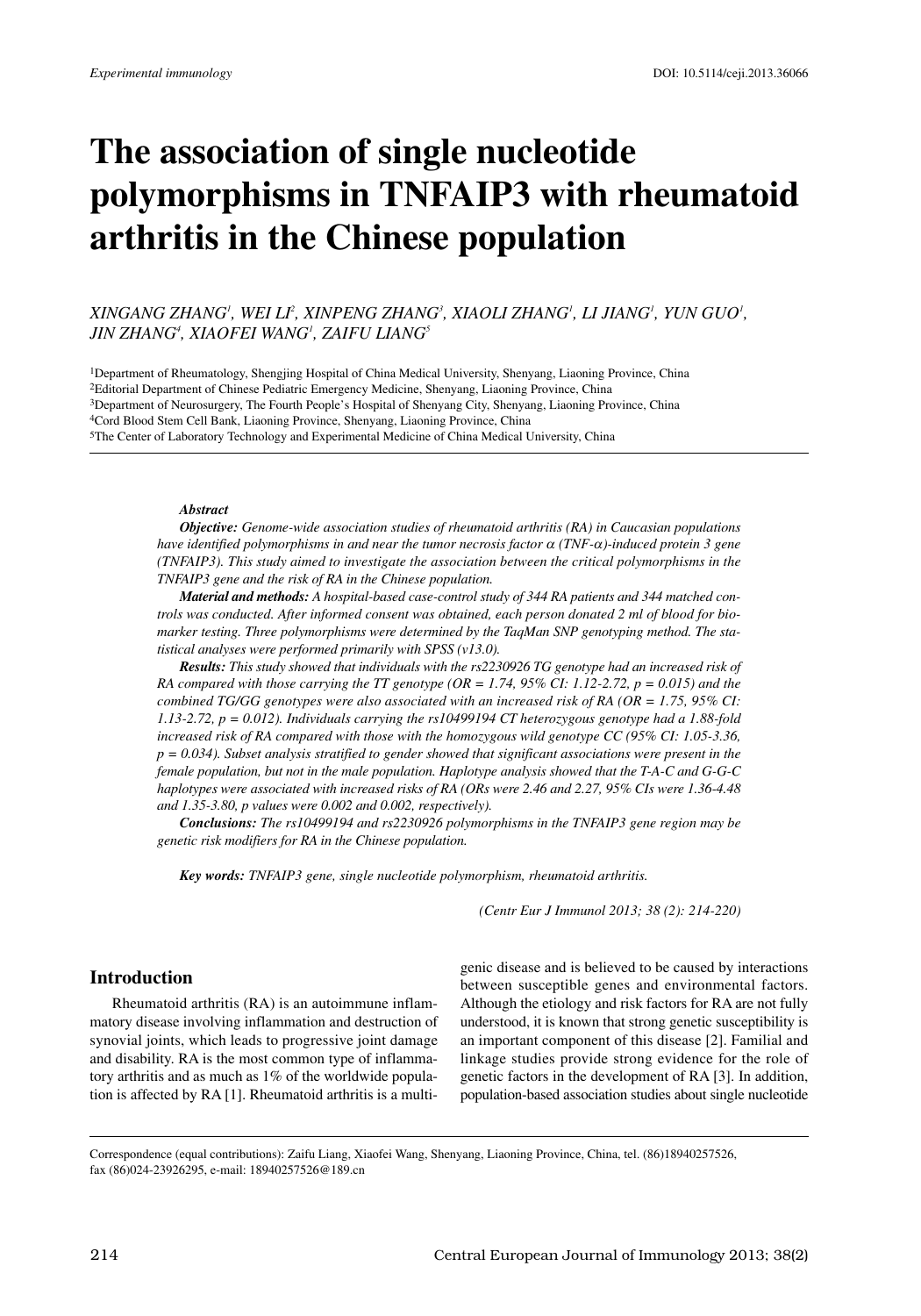polymorphisms (SNPs) in candidate loci have also identified some genes that modify susceptibility to RA. More recently, genome-wide association studies (GWAS) in RA have discovered susceptibility genes that contribute to the development of RA [4, 5]. Recent GWAS in Caucasian populations have identified the tumor necrosis factor  $\alpha$ (TNF-α)-induced protein 3 gene (*TNFAIP3*) as a common genetic risk factor for RA [6, 7]. *TNFAIP3*, located at 6q23, encodes a ubiquitin-editing protein, A20. This protein is required for the termination of TNF and is known as a negative regulator of the nuclear factor-κB (NF-κB) signaling pathway, which is essential in the pathogenesis of RA [8, 9]. Furthermore, another study showed that A20-deficient mice could develop severe inflammation, including inflammation of the joints [10].

There are studies reporting that *TNFAIP3* might be a susceptibility gene for RA in Caucasian populations [6, 7, 11]. Two SNPs in 6q23, namely rs6920220 and rs13207033, have been suggested to be associated with RA risks in Caucasian population [12]. Recently, Shimane replicated the association of *TNFAIP3* SNPs and RA in a Japanese population [13]. They observed a significant association between rs2230926 and an increased risk of RA, as well as the association between rs10499194 and RA risk while the risk allele for RA in Caucasians was protective against the diseases in our population. There are three SNPs analyzed in the present study, among which rs6920220 and rs13207033 are located in the intergenic region between TNFAIP3 and the oligodendrocyte transcription factor 3 gene (*OLIG3*), while rs2230926 is located in the *TNFAIP3* gene.

No association between polymorphisms in the TNFAIP3 gene and RA risk in a Chinese population has been reported to date. In the present investigation, we describe a casecontrol study of RA in Shenyang, China, to evaluate the role of the polymorphisms of the *TNFAIP3* gene on the risk of RA and to explore the interactions of these genetic polymorphisms in the development of RA.

## **Material and methods**

#### **Study subjects and data collection**

In this hospital-based case-control study, conducted between July 2010 and June 2011, the case group consisted of 344 diagnosed RA patients. All RA cases fulfilled the diagnostic features of RA established by the American College of Rheumatology criteria [14]. At the same time, 344 unrelated healthy control subjects without any indication of RA were selected from the same hospital. Controls were all frequency matched to cases for age (±5 years) and gender. The human investigations were approved by the Ethics Committee of Shengjing Hospital of China Medical University (permission code 2010056), and informed consent was obtained from each participant. All patients were unrelated ethnic Han Chinese. Each participant donated 2 ml of venous blood and was interviewed for the collection of demographic data at the time they were admitted to the hospital.

## **Single nucleotide polymorphisms selection**

For the selection of SNPs in and near *TNFAIP3*, we reviewed three previous GWASs of RA [6, 7, 15]. These studies revealed that rs10499194, rs2230926 and rs6920220, which are located between *TNFAIP3* and *OLIG3*, were significantly associated with the risk of RA. The HapMap data for Chinese individuals indicate that the minor allele frequency (MAF) of  $rs6920220$  is  $< 0.001$ . Results of a recent study in Korean populations also indicated that the variant was too rare  $(MAF < 0.01)$  to be evaluated for associations [16]. Therefore, we selected SNPs rs10499194 and rs2230926 for evaluation. In addition, we reviewed a published study on the association between polymorphisms of the *TNFAIP3* gene and the risk of RA in Asian populations, and another significant SNP, rs13207033, was selected for evaluation in the present study [13]. Thus, in total, three SNPs were analyzed in the present study: rs10499194, rs2230926 and rs13207033.

#### **DNA isolation and genotyping**

Genomic DNA samples were isolated by the phenolchloroform method. SNPs were analyzed by TaqMan assays. For the selected SNPs, predesigned TaqMan SNP genotyping assays were used. Primers and probes were synthesized by Shanghai Generay Biotechnology Co, Ltd. (P.R. China). The sequences of probes and primers are listed in Table 1. Fluorescence was detected using an ABI Prism 7500FAST Sequence Detection System (Applied Biosystems). Genotyping assessment was performed in > 98% of the samples for each of the polymorphisms genotyped. A 10% masked random sample of patients was tested twice by different persons, and the results were found to be in agreement for all of the duplicate sets.

## **Statistical analysis**

All statistical analyses were performed with SPSS (v13.0), if not otherwise specified. All of the tests were twosided, and statistical significance was defined as  $p < 0.05$ . Pearson's  $\chi^2$  test was used to compare the distribution of the demographic variables and examine differences in risk factors and genotypes, alleles and haplotypes between cases and controls. Hardy-Weinberg equilibrium (HWE) of the genotypes was tested by performing a goodness-of-fit  $\chi^2$ test. Unconditional logistic regression analysis was performed to calculate the odds ratios (OR) with 95% confidence intervals (CI) for estimating the association between certain genotypes and RA. The interactions were evaluated by logistic regression models. On the basis of the observed frequencies of the three SNPs, we used the SHEsis analysis platform to calculate linkage disequilibrium indices (D' and r2) and infer haplotype frequencies [17, 18].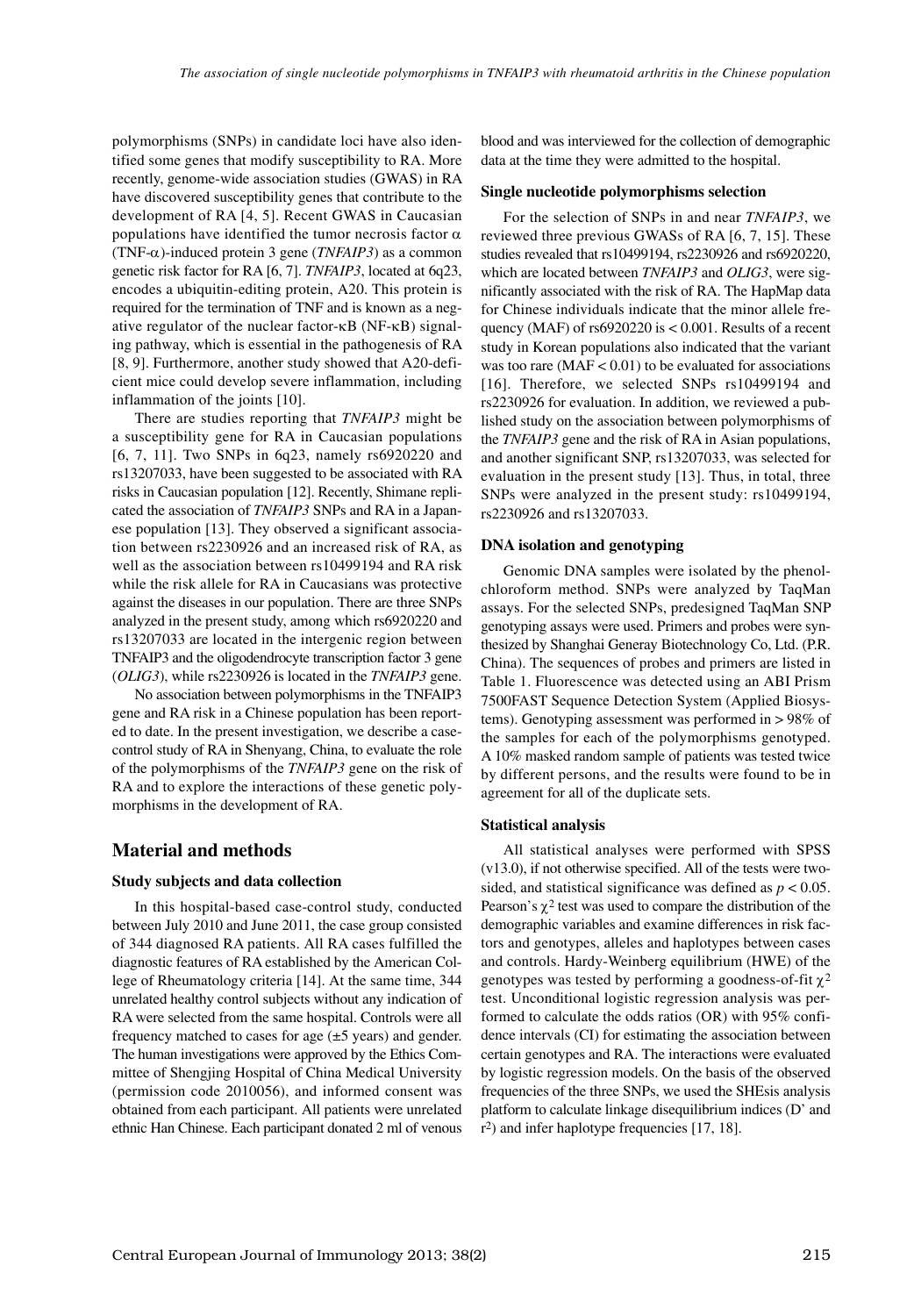| <b>SNP</b> | <b>Name</b>    | <b>Sequence</b>                  |
|------------|----------------|----------------------------------|
| rs2230926  | forward primer | GATTTGAGAGACTCCAGTTGCCA          |
|            | reverse primer | <b>GCGTTCAGGACACAGACTTGG</b>     |
|            | probe 1        | FAM-AGCGTGCTGAACAGCGCCTTC-TAMRA  |
|            | probe 2        | HEX-AGCGTGCTGCACAGCGCCT-TAMRA    |
| rs13207033 | forward primer | gCACAATgAAAgAgAgAgAAgTagAATAAT   |
|            | reverse primer | ATCAACATTTgTCTATTTTATgCTCCA      |
|            | probe 1        | FAM-TACAgATTTCACTTTCCCT-MgB      |
|            | probe 2        | HEX-CTACAgATTTTACTTTCC-MGB       |
| rs10499194 | forward primer | gCTATCAgTTTCATTACCTAAgAAATAgAgAC |
|            | reverse primer | CAA Cgg ATA AgC AAT CAg ACC A    |
|            | probe 1        | FAM-AATgTgTTCAACCCTTT-MGB        |
|            | probe 2        | HEX-CAAATgTgTTTAACCCTTT-MGB      |

**Table 1.** Sequences of Taqman probes and primers

*SNP – single nucleotide polymorphism*

## **Results**

In total, 344 RA patients and 344 healthy controls were included in the present study. There were 288 (83.7%) females and 56 (16.3%) males in the case group, and 281 (81.7%) females and 63 (18.3%) males in the control group. The mean ages of the cases and controls (mean  $\pm$  SD) were almost identical (54.01  $\pm$ 13.63 and 52.62  $\pm$ 9.98, respectively). There were no significant differences in the distributions of gender or age between the case and control groups.

Tables 2 and 3 present the distribution of genotypes and alleles for polymorphisms in the *TNFAIP3* gene in cases and controls. The frequencies of the rs2230926 G allele, rs13207033 A allele and rs10499194 T allele were 0.055, 0.099, 0.028, respectively, in the controls and 0.090, 0.100, 0.049, respectively, in the cases. All allele distributions were consistent with HWE (*P* values were 0.959, 0.699, 0.598 in controls and 0.602, 0.382, 0.335 in cases for the SNPs, respectively).

Among these SNPs, heterozygous carriers of the rs2230926 TG genotype had a 1.74-fold risk of RA compared with the homozygous wild genotype TT (95% CI: 1.12-2.72, *p* = 0.015). Individuals carrying the rs10499194 CT heterozygous genotype had a 1.88-fold increased risk of RA compared with the homozygous wild genotype CC (95% CI: 1.05-3.36, *p* = 0.034). The rs13207033 polymorphism was not associated with a risk of RA in this study. Considering the small sample size, further analyses were conducted by combining the heterozygous variant genotype with the homozygous variant genotype to evaluate these polymorphisms. As a result, the combined rs2230926 TG/GG was associated with an increased risk of RA (OR = 1.75, 95% CI: 1.13-2.72, *p* = 0.012).

Our results revealed a significant association between the risk of RA and both rs2230926 and rs10499194, when comparing allele frequency in patients and control subjects  $(ORs = 1.69 \text{ and } 1.83, p = 0.013 \text{ and } 0.036, respectively)$ (Table 3).

Additionally, we conducted a subset analysis stratified to gender. In the stratified analyses, we found that the increased risks associated with rs2230926 variant genotypes (TG) and rs10499194 variant genotypes (CT) were significant in the female population. The corresponding ORs were 1.66 (95% CI: 1.02-2.69) and 1.89 (95% CI: 1.04-3.44), respectively. Significant associations were not seen in the male population (Table 4). For allele analysis, we found that the G allele of rs2230926 and the T allele of rs10499194 were risk alleles for RA in the female population ( $ORs =$  $= 1.62$  and 1.84, 95% CIs: 1.04-2.55 and 1.02-3.30, respectively). Males carrying the G allele of rs2230926, the A allele of rs13207033 or the T allele of rs10499194 were also more likely to develop RA, but the results were not statistically significant. Although the sample size of subset analyses was too small for meaningful interpretation, especially for the male population, our results provided the baseline data of two genders. As we know, the genetic susceptibility of the disease could be different in two genders, thus it is an important idea to analyze the associated SNPs in male and female populations.

We evaluated the interaction of rs2230926 and rs10499194 on the risk of RA using a logistic regression model (Table 5). The results suggested that individuals with both risk genotypes of the two SNPs have a higher elevated risk of RA than those with only one of them  $OR = 4.44$ , compared to 1.53 and 1.57).

We analyzed haplotypes using the SHEsis program platform (Table 6). The three SNPs were in linkage disequilib-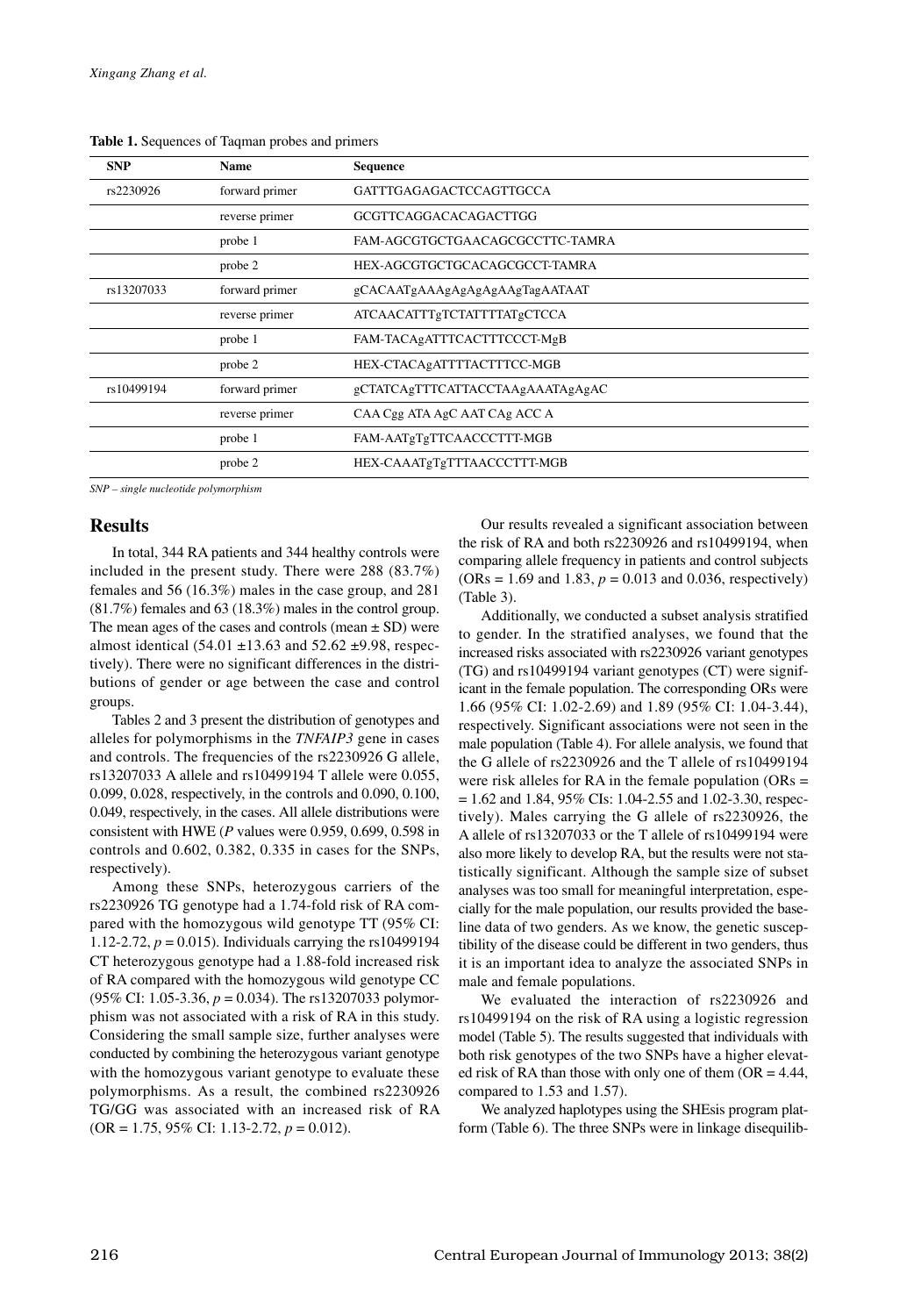| Genotype   | Cases $(\% )$    | Controls $(\%)$  | OR (95% CI)         | P value |
|------------|------------------|------------------|---------------------|---------|
| rs2230926  |                  |                  |                     |         |
| TT         | 284 (82.5)       | 307 (89.2)       | 1.00                |         |
| TG         | 58 (16.9)        | 36(10.5)         | $1.74(1.12-2.72)$   | 0.015   |
| GG         | 2(0.6)           | 1(0.3)           | $2.16(0.20-23.97)$  | 0.530   |
| TG/GG      | 60(17.5)         | 37(10.8)         | $1.75(1.13-2.72)$   | 0.012   |
| rs13207033 |                  |                  |                     |         |
| GG         | 277(80.5)        | 280 (81.4)       | 1.00                |         |
| GA         | 65(18.9)         | 60(17.4)         | $1.10(0.74-1.62)$   | 0.647   |
| AA         | 2(0.6)           | 4(1.2)           | $0.51(0.094-2.78)$  | 0.433   |
| GA/AA      | 67(19.5)         | 64(18.6)         | $1.06(0.72 - 1.55)$ | 0.771   |
| rs10499194 |                  |                  |                     |         |
| CC         | 310 (90.1)       | 325 (94.5)       | 1.00                |         |
| CT         | 34(9.9)          | 19(5.5)          | $1.88(1.05-3.36)$   | 0.034   |
| TT         | $\boldsymbol{0}$ | $\boldsymbol{0}$ |                     |         |

**Table 2.** Association study of polymorphisms in the *TNFAIP3* gene with rheumatoid arthritis in Chinese subjects

**Table 3.** Allele frequencies of polymorphisms in the *TNFAIP3* gene and risk of rheumatoid arthritis in Chinese subjects

| dbSNP number,      | No. of controls<br>No. of cases |     | <b>Minor allele frequency</b> |          | <b>OR (95% CI)</b>  | P value |
|--------------------|---------------------------------|-----|-------------------------------|----------|---------------------|---------|
| minor/major allele |                                 |     | cases                         | controls |                     |         |
| rs2230926. G/T     | 344                             | 344 | 0.090                         | 0.055    | $1.69(1.12 - 2.57)$ | 0.013   |
| rs13207033, A/G    | 344                             | 344 | 0.100                         | 0.099    | $1.02(0.71-1.45)$   | 0.928   |
| rs10499194, T/C    | 344                             | 344 | 0.049                         | 0.028    | $1.83(1.03-3.24)$   | 0.036   |

rium in the present population. Of 8 possible haplotypes, only 3 had a frequency of > 0.03 among both cases and controls and were included in the haplotype analysis. Three possible haplotypes represented 94.4% of the chromosomes for the cases and 90.7% for the controls. According to our a priori hypothesis and the SNP-based analyses, we considered the individuals with the rs2230926T-rs13207033Grs10499194C haplotype to be the reference group for OR estimations. The T-A-C and G-G-C haplotypes were associated with increased risks of RA (ORs were 2.46 and 2.27, 95% CIs were 1.36-4.48 and 1.35-3.80, *p* values were 0.002 and 0.002, respectively).

# **Discussion**

The associations of RA susceptibility and SNPs in the intergenic region of chromosome 6q23 have attracted much interest in recent years [6, 7]. Therefore, we studied the clearest candidate SNPs among the genes flanking this locus, namely *TNFAIP3*. Our results showed that rs10499194 and rs2230926 in the *TNFAIP3* gene region were associated with risks of RA in the Chinese population and suggested that *TNFAIP3* might be a common genetic risk factor for RA in Chinese subjects, which is accordant with the results in the Caucasian population [4].

The present study showed that the frequencies of the rs2230926 G allele, rs13207033 A allele and rs10499194 T allele were 0.055, 0.099, 0.028 in the control group. According to Hapmap data, in the Chinese population, the prevalence of these alleles were 0.089,0.080 and 0.011 respectively, which were similar in the present study.

Although the association between rs2230926 SNP with RA remains unclear in Caucasian patients, considering the genetic significance of rs2230926 in the Japanese patients with RA, this SNP has been included in our study. In the present study, rs2230926, located in exon 3 of *TNFAIP3*, was significantly associated with a predisposition to RA in Chinese subjects. SNP rs2230926 is a nonsynonymous variant that results in a phenylalanine-to-cysteine change at residue 127 of the A20 protein [11]. Musone *et al*. report-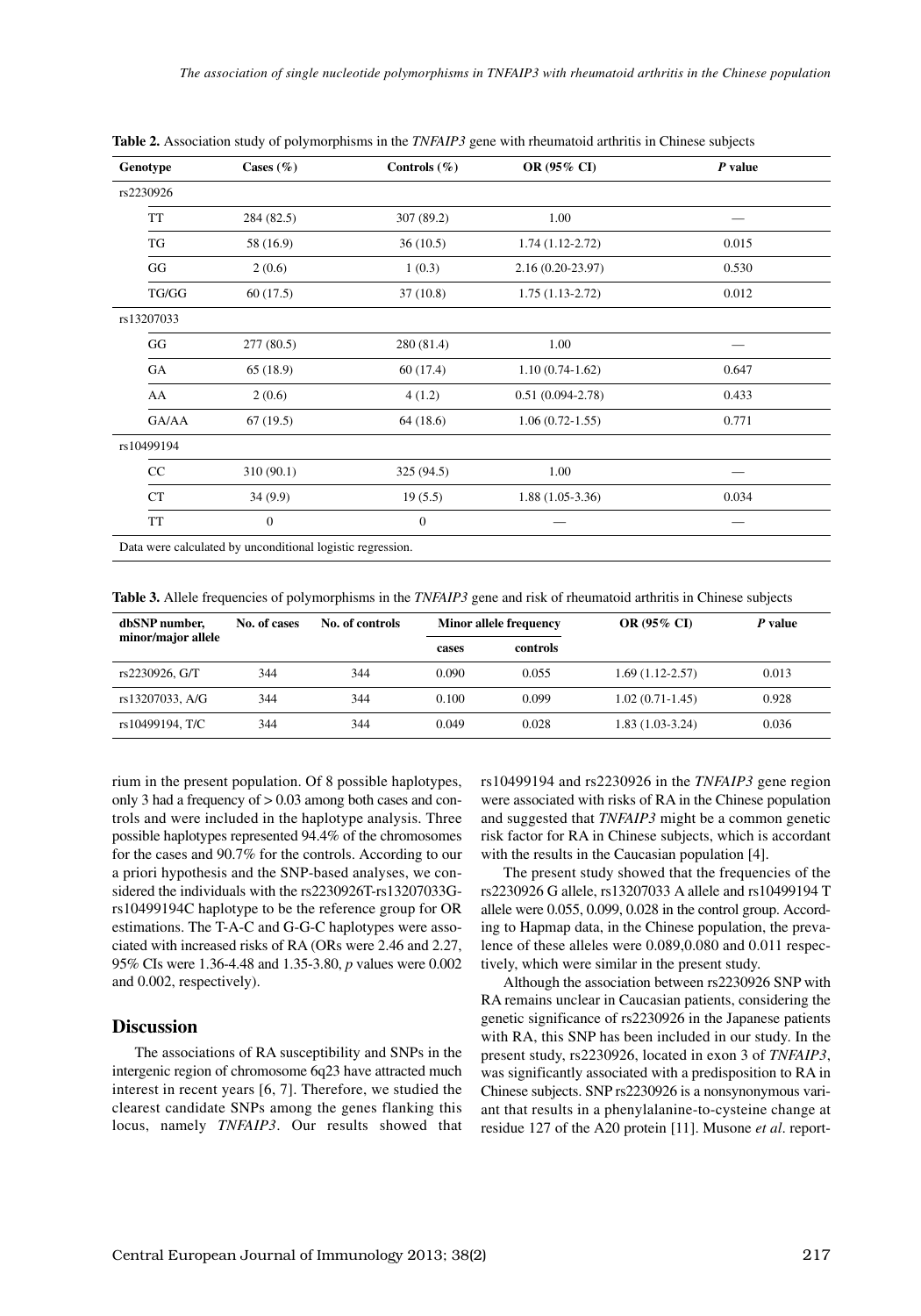| Genotype   |               | <b>Females</b>   |                   |               | <b>Males</b>     |                        |
|------------|---------------|------------------|-------------------|---------------|------------------|------------------------|
|            | Cases $(\% )$ | Controls $(\% )$ | OR (95%CI)        | Cases $(\% )$ | Controls $(\% )$ | <b>OR (95%CI)</b>      |
| rs2230926  |               |                  |                   |               |                  |                        |
| <b>TT</b>  | 237(82.3)     | 249 (88.6)       | 1.00              | 47 (83.9)     | 58 (92.1)        | 1.00                   |
| <b>TG</b>  | 49 (17.0)     | 31(11.0)         | $1.66(1.02-2.69)$ | 9(16.1)       | 5(7.9)           | $2.22(0.70-7.08)$      |
| GG         | 2(0.7)        | 1(0.4)           | 2.10 (0.19-23.32) | $\mathbf{0}$  | $\boldsymbol{0}$ |                        |
| TG/GG      | 51 (17.7)     | 32(11.4)         | $1.67(1.04-2.70)$ | 9(16.1)       | 5(7.9)           | $2.22(0.70-7.08)$      |
| G allele   | 53(9.2)       | 33(5.9)          | $1.62(1.04-2.55)$ | 9(8.0)        | 5(4.0)           | $2.12(0.69-6.51)$      |
| rs13207033 |               |                  |                   |               |                  |                        |
| GG         | 236 (81.9)    | 231 (82.2)       | 1.00              | 41 (73.2)     | 49 (77.8)        | 1.00                   |
| GA         | 50(17.4)      | 47(16.7)         | $1.04(0.67-1.61)$ | 15(26.8)      | 13(20.6)         | $1.38(0.59-3.23)$      |
| AA         | 2(0.7)        | 3(1.1)           | $0.65(0.11-3.94)$ | $\theta$      | 1(1.6)           |                        |
| GA/AA      | 52(18.1)      | 50(17.8)         | $1.02(0.66-1.56)$ | 15(26.8)      | 14(22.2)         | $1.28(0.55-2.96)$      |
| A allele   | 54(9.4)       | 53(9.4)          | $0.99(0.67-1.48)$ | 15(13.4)      | 15(11.9)         | $1.14 \{0.53 - 2.46\}$ |
| rs10499194 |               |                  |                   |               |                  |                        |
| CC         | 255(88.5)     | 263(93.6)        | 1.00              | 55 (98.2)     | 62(98.4)         | 1.00                   |
| <b>CT</b>  | 33(11.5)      | 18(6.4)          | $1.89(1.04-3.44)$ | 1(1.8)        | 1(1.6)           | $1.13(0.07-18.45)$     |
| <b>TT</b>  | $\theta$      | $\theta$         |                   | $\theta$      | $\theta$         |                        |
| T allele   | 33(5.7)       | 18(3.2)          | $1.84(1.02-3.30)$ | 1(0.9)        | 1(0.8)           | $1.13(0.07-18.22)$     |

**Table 4.** Polymorphisms in the *TNFAIP3* gene and risks of rheumatoid arthritis stratified by gender status

**Table 5.** Interaction of rs2230926 and rs10499194 on the risk of rheumatoid arthritis in Chinese subjects

| rs2230926 |                       |                          |                       |                    |
|-----------|-----------------------|--------------------------|-----------------------|--------------------|
|           | <b>Cases/Controls</b> | OR $(95\% \text{ CI})^*$ | <b>Cases/Controls</b> | <b>OR (95% CI)</b> |
|           | 262/291               | 1.00                     | 22/16                 | $1.53(0.79-2.97)$  |
| TG/GG     | 48/34                 | $1.57(0.98-2.51)$        | 12/3                  | 4.44 (1.24-15.92)  |

| Table 6. Haplotype frequencies in cases and controls |  |  |  |
|------------------------------------------------------|--|--|--|
|                                                      |  |  |  |

| Haplotype | Cases $(\% )$ | Controls $(\% )$ | <b>OR (95% CI)</b> | P value |  |
|-----------|---------------|------------------|--------------------|---------|--|
| $T-G-C$   | 564 (82.0)    | 586 (85.2)       | 1.00               |         |  |
| $T-A-C$   | 38(5.5)       | 16(2.3)          | $2.46(1.36-4.48)$  | 0.002   |  |
| $G-G-C$   | 48(6.9)       | 22(3.2)          | $2.27(1.35-3.80)$  | 0.002   |  |

ed that Cys127 A20 protein (encoded by the G allele) was only modestly, but consistently, less effective at inhibiting TNF-induced NF-κB activity than the Phe127 protein (encoded by the T allele) [11]. This result suggests that reduced negative regulatory activity of the A20 protein may allow excessive immune activity, leading to enhanced auto reactivity. SNP rs10499194 is one of the landmark polymorphisms identified in Caucasian patients with RA [6, 19] although the significant association with RA could not be replicated in another Caucasian population [20]. Rs10499194 was also suggested to be associated with RA susceptibility in the Japanese population [13]. Because rs10499194 is associated with RA susceptibility in our population, rs10499194 might be a landmark for disease causal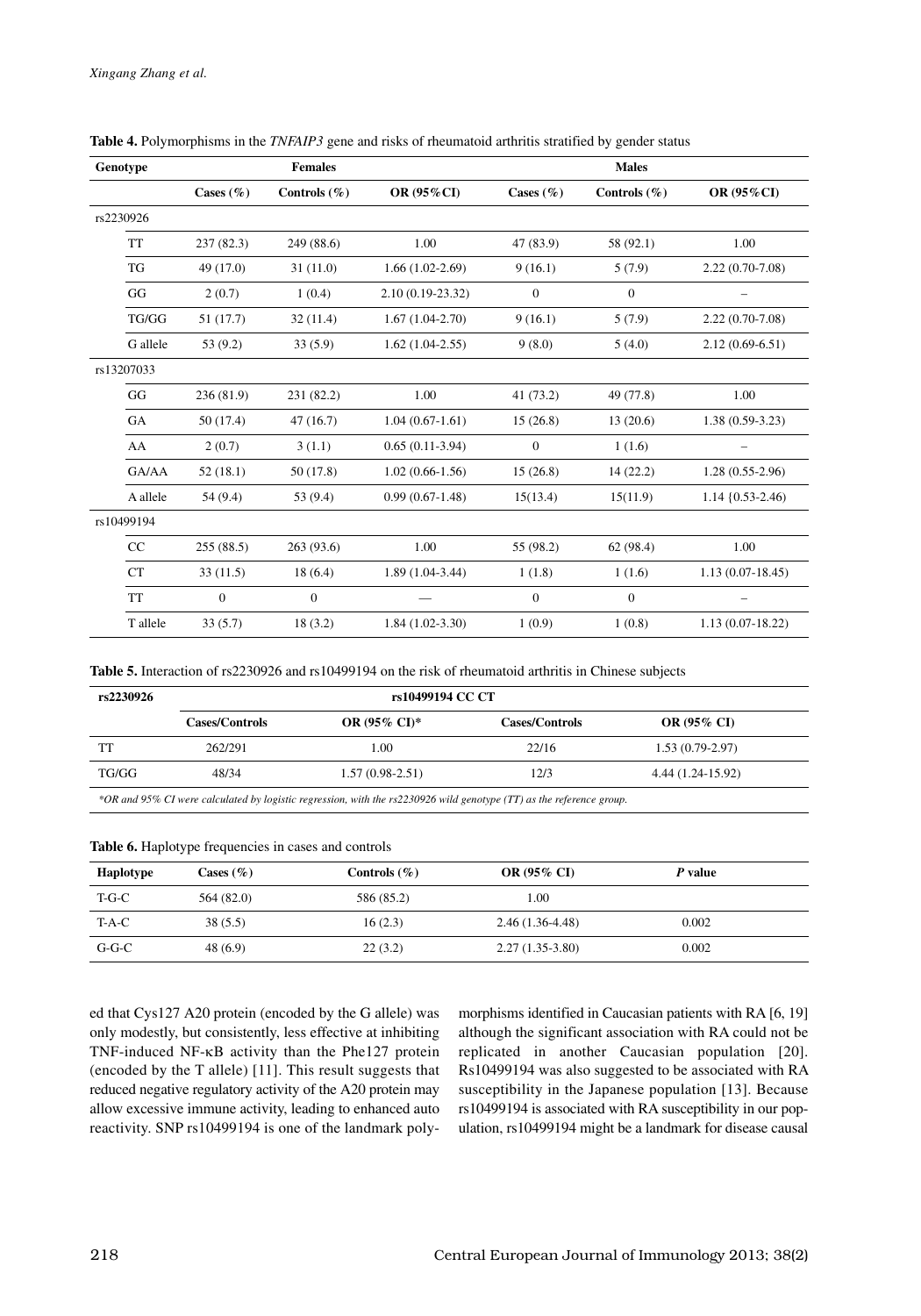variants in Chinese patients with RA. However, for another SNP in the 6q23 intergenic region, rs13207033, we found no association with RA risk. This is in agreement with another study [21]. On the other hand, previous reports supported the significant association of the rs13207033 SNP with RA [6, 22]. Thus, further analysis in other sample populations will be required to confirm the association between rs13207033 and RA.

Interestingly, several signals in the *TNFAIP3* gene region have recently been shown to be associated with systemic lupus erythematosus in two independent studies [11, 12]. At least three associated biomarkers were suggested in each of the two studies, although these biomarkers were not entirely consistent between each study or with the same associations reported previously in RA. Despite this disagreement, it is clear that the *TNFAIP3* region plays an important role in SLE, as both studies found additional markers significantly associated with the disease including the functional exon 3 rs2230926 polymorphism. Interestingly, this variant was independently associated with RA in our study. Another recent study showed that rs10499194 is also independently associated with type 1 diabetes (T1D) [23]. Moreover, a GWAS demonstrated a strong association of TNFAIP3 with psoriasis [24]. These findings confirm the importance of the *TNFAIP3* gene locus in autoimmune diseases.

*TNFAIP3* may be a candidate susceptibility gene for RA because of the anti-inflammatory effects of its encoded protein. *TNFAIP3* encodes a cytoplasmic zinc finger protein. The protein is required for negative regulation of the NF-κB signaling pathway, which is mediated by innate immune receptors such as TNF receptors and Toll-like receptors, and it prevents overstimulation of the innate immune response [10, 25]. Therefore, it seems likely that polymorphisms in the *TNFAIP3* gene that may reduce its protein expression or activity favor exaggerated inflammatory responses that contribute to RA development. However, our study has only provided suggestive evidence of the association of this gene with RA susceptibility. This evidence is reinforced by data from the WTCCC GWAS [22] and preliminary data presented at the 2008 American College of Rheumatology meeting [26]. Investigation of the *TNFAIP3* gene region deserves increased attention owing to its likely involvement in multiple immune-related diseases and in the NF-κB pathway.

Upon further analysis, an association between the three SNPs and RA in the male subset of our population was not significant, which might due to a lack of statistical power. However, gender differences in association signals cannot be excluded yet. In the Wellcome Trust Case Control Consortium GWAS, SNP rs11761231 was suggested to be a strong signal in the gender-stratified analyses for RA, with an additive effect in females and no effect in males [22].

In conclusion, our study suggests that TNFAIP3 might be a genetic risk factor for the development of RA in the

Chinese population. Although the SNPs rs2230926 and rs10499194 may be strong causal variant candidates in this region, a search for additional causal variants in TNFAIP3 is required.

*We are grateful to patients for their participation. No funding. The authors declare no conflict of interest.*

#### **References**

- 1. Firestein GS (2003): Evolving concepts of rheumatoid arthritis. Nature 423: 356-361.
- 2. MacGregor AJ, Snieder H, Rigby AS, et al. (2000): Characterizing the quantitative genetic contribution to rheumatoid arthritis using data from twins. Arthritis Rheum 43: 30-37.
- 3. Alarcon-Segovia D, Alarcon-Riquelme ME, Cardiel MH, et al. (2005): Familial aggregation of systemic lupus erythematosus, rheumatoid arthritis, and other autoimmune diseases in 1,177 lupus patients from the GLADEL cohort. Arthritis Rheum 52: 1138-1147.
- 4. Gregersen PK, Olsson LM (2009): Recent advances in the genetics of autoimmune disease. Annu Rev Immunol 27: 363-391.
- 5. Bowes J, Barton A (2008): Recent advances in the genetics of RA susceptibility. Rheumatology (Oxford) 47: 399-402.
- 6. Plenge RM, Cotsapas C, Davies L, et al. (2007): Two independent alleles at 6q23 associated with risk of rheumatoid arthritis. Nat Genet 39: 1477-1482.
- 7. Thomson W, Barton A, Ke X, et al. (2007): Rheumatoid arthritis association at 6q23. Nat Genet 39: 1431-1433.
- 8. Wertz IE, O'Rourke KM, Zhou H, et al. (2004): De-ubiquitination and ubiquitin ligase domains of A20 downregulate NFkappaB signalling. Nature 430: 694-699.
- 9. Boone DL, Turer EE, Lee EG, et al. (2004): The ubiquitinmodifying enzyme A20 is required for termination of Toll-like receptor responses. Nat Immunol 5: 1052-1060.
- 10. Lee EG, Boone DL, Chai S, et al. (2000): Failure to regulate TNF-induced NF-kappaB and cell death responses in A20 deficient mice. Science 289: 2350-2354.
- 11. Musone SL, Taylor KE, Lu TT, et al. (2008): Multiple polymorphisms in the TNFAIP3 region are independently associated with systemic lupus erythematosus. Nat Genet 40: 1062-1064.
- 12. Plenge RM, Cotsapas C, Davies L, et al. (2007): Two independent alleles at 6q23 associated with risk of rheumatoid arthritis. Nat Genet 39: 1477-1482.
- 13. Shimane K, Kochi Y, Horita T, et al. (2010): The association of a nonsynonymous single-nucleotide polymorphism in TNFAIP3 with systemic lupus erythematosus and rheumatoid arthritis in the Japanese population. Arthritis Rheum 62: 574- 579.
- 14. Arnett FC, Edworthy SM, Bloch DA, et al. (1988): The American Rheumatism Association 1987 revised criteria for the classification of rheumatoid arthritis. Arthritis Rheum 31: 315- 324.
- 15. Kochi Y, Okada Y, Suzuki A, et al. (2010): Regulatory variant in CCR6 is associated with rheumatoid arthritis susceptibility. Nat Genet 42: 515-519.
- 16. Lee HS, Korman BD, Le JM, et al. (2009): Genetic risk factors for rheumatoid arthritis differ in caucasian and Korean populations. Arthritis Rheum 60: 364-371.